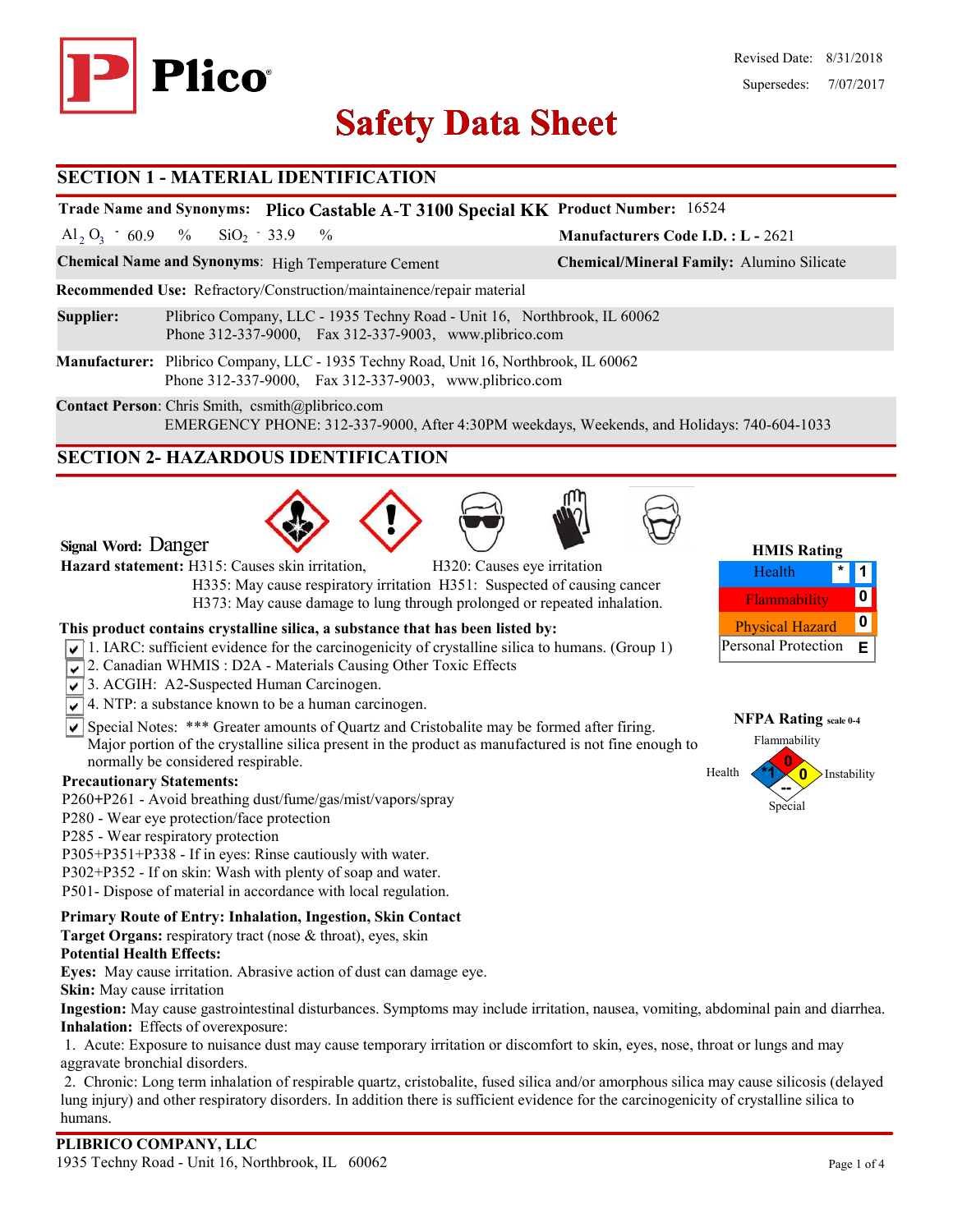Trade Name and Synonyms: Plico Castable A-T 3100 Special KK Revised Date: 8/31/2018 Page 2 of 4

# **SECTION 3- HAZARDOUS INGREDIENTS**

| Ingredients (checked)                                          | C.A.S. No.     | Weight %          | <b>TLV ACGIH</b><br>mg/m <sup>3</sup> | <b>OSHA PEL</b><br>mg/m <sup>3</sup> | <b>EINECS</b>   |
|----------------------------------------------------------------|----------------|-------------------|---------------------------------------|--------------------------------------|-----------------|
| Quartz***<br>$\vert$ X                                         | 14808-60-7     | 0.61              | $0.025$ (resp.dust)                   | $0.05$ mg/m $3$ TWA                  | 238-878-4       |
| $\overline{\mathrm{X}}$<br>Cristobalite***                     | 14464-46-1     | 0.18              | $0.025$ (resp.dust)                   | $0.05$ mg/m $3TWA$                   | 238-455-4       |
| $\overline{\mathbf{X}}$<br>Amorphous Silica***                 | 69012-64-2     | 6.3               | $0.025$ (resp.dust)                   | $15$ (total), $5$ (resp.)            | $273 - 761 - 1$ |
| Fused Silica***                                                | 60676-86-0     |                   | $0.025$ (resp. dust)                  | $80 \text{ mg/m}^3$ /%SiO 2          | 262-373-8       |
| Zirconium Silicate***                                          | 14940-68-2     |                   | 10                                    | $15$ (total), $5$ (resp.)            | 239-019-6       |
| Aluminum Phosphate                                             | 13530-50-2     |                   | $2 \text{ mg/m}^3$ TWA(as Al)         | $2 \text{ mg/m}^3$ TWA(as Al)        | 236-875-2       |
| $ \overline{x} $<br>Alumina                                    | 1344-28-1      | 6<br>16<br>$\sim$ | $1$ (resp.dust)                       | $15$ (total), $5$ (resp.)            | 215-691-6       |
| Aluminosilicate(Mullite)                                       | 1302-93-8      | $62. - 72.$       | $2$ (resp.dust)                       | $15$ (total), $5$ (resp.)            | 215-113-2       |
| Aluminosilicate(Kyanite)                                       | 1302-76-7      | $2.7 - 12.$       | $2$ (resp.dust)                       | $15$ (total), $5$ (resp.)            | 215-106-4       |
| Bauxite                                                        | 1318-16-7      |                   | 10                                    | $15$ (total), $5$ (resp.)            | -------         |
| Silicon Carbide                                                | $409 - 21 - 2$ |                   | 10                                    | $15$ (total), $5$ (resp.)            | 206-991-8       |
| Pyrophyllite                                                   | 12269-78-2     |                   | 10                                    | $15$ (total), $5$ (resp.)            | -------         |
| Spinel                                                         | 1302-67-6      |                   | 10                                    | $15$ (total), $5$ (resp.)            | 215-105-9       |
| Andalusite                                                     | 12183-80-1     |                   | 10                                    | $15$ (total), $5$ (resp.)            | 235-352-6       |
| Zirconiumdioxide                                               | 1314-23-4      |                   | 10                                    | $15$ (total), $5$ (resp.)            | 215-227-2       |
| $\overline{\mathrm{X}}$<br>Calcium Aluminate Cement 65997-16-2 |                | $0.3 - 10.$       | 10                                    | $15$ (total), $5$ (resp.)            | 266-045-5       |
| Calcium Silicate Cement                                        | 65997-15-1     |                   | 10                                    | $15$ (total), $5$ (resp.)            | 266-043-4       |
| Clay                                                           | 1332-58-7      |                   | $2$ (resp.dust)                       | $15$ (total), $5$ (resp.)            | 265-064-6       |
| Aluminum Sulfate                                               | 10043-01-3     |                   | $2$ (resp.dust)                       | $15$ (total), $5$ (resp.)            | 233-135-0       |
| <b>Barium Sulfate</b>                                          | 772-74-37      |                   | 10                                    | $10$ (total), $5$ (resp.)            | 231-784-4       |
| Bentonite                                                      | 1302-78-9      |                   | 10                                    | $15$ (total), $5$ (resp.)            | 215-108-5       |
| Perlite                                                        | 93763-70-3     |                   | 10                                    | $15$ (total), $5$ (resp.)            | 310-127-6       |
| Sodium Silicate                                                | 1344-09-8      |                   | 10                                    | $15$ (total), $5$ (resp.)            | 215-687-4       |
| ΙX<br>Titanium Oxide                                           | 13463-67-7     | 1.4               | 10                                    | $15$ (total), $5$ (resp.)            | 215-280-1       |
| Calcium Fluoride                                               | 7789-75-5      | $1 - 5$           | $2.5$ as $F$                          | $2.5$ as $F$                         | 232-188-7       |
| $\sqrt{2}$ Organic Fiber                                       | 9003-07-0      | $0.05 - 0.5$      | $10$ (total), $3$ (resp.)             | 15(total), 5(resp.)                  |                 |
| Sodium Hydroxide                                               | 1310-73-2      | $\leq 1$          | 2 (Ceiling)                           | 2 TWA                                | 215-185-5       |
| polyphosphoric acids,<br>sodium salts                          | 68915-31-1     | < 5               | $3$ (resp. dust)                      | $15$ (total), $5$ (resp.)            | 272-808-3       |

### **SECTION 4- FIRST AID MEASURES**

Eyes: Immediately flush eyes with plenty of water and get medical attention.

Skin: Wash with soap and water. Get medical attention if irritation develops or persists.

Ingestion: If swallowed, seek medical attention.

Inhalation: Remove to fresh air. If not breathing, give artificial respiration. Get immediate attention.

If symptoms persist, seek medical attention.

### **SECTION 5- FIRE FIGHTING MEASURES**

**Unusual Fire and Explosive Hazards:** The product will not burn. Improper mixing and bake-out of materials may result in steam spalling during initial heating. Refer to mixing instructions and bake-out schedules for proper procedures.

**Fire Fighting Equipment:** Fire fighters should wear full protective gear and self-contained breathing apparatus-SCBA.

## **SECTION 6- ACCIDENTAL RELEASE MEASURES**

**Steps to be taken in case material is released or spilled:** Wear protective clothing as described in Section 8 of this sheet. Use routine housekeeping procedures, avoid dusting, collect material in closed containers or bags.

**Waste Disposal Method:** According to the EPA (40CFR 261.3) wastes are not hazardous wastes. Wastes may be disposed of in a landfill, however, in accordance with federal, state, and local regulations.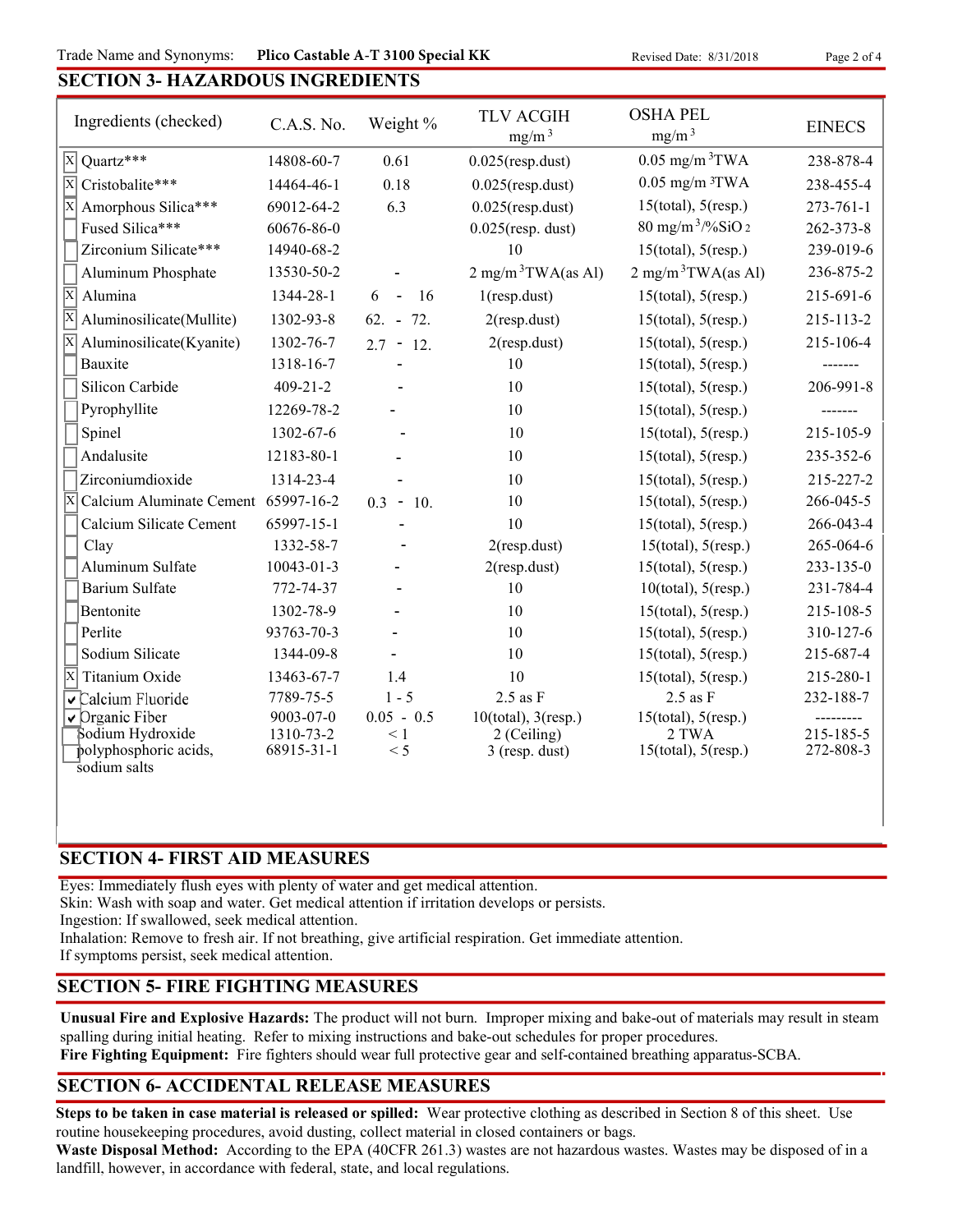#### **SECTION 7 - HANDLING AND STORAGE**

To ensure product quality, store material in a dry place. Minimize dust generation and avoid inhalation and contact with refractory dusts during processing, installation, maintenance and tear-out. After handling of refractory dusts from processing, installation, maintenance or tear-out, wash exposed skin areas thoroughly. Wash clothing contaminated with dusts.

### **SECTION 8 - EXPOSURE CONTROL/PERSONAL PROTECTION**

Ventilation: Local and Mechanical: follow OSHA STD 29 CFR 1910.94.

Respiratory Protection: Good ventilation should be provided if dust is created when working with materials. Used material, which is being removed, should be dampend to reduce dust. In addition, when dust is present, workers should employ repirator protection. Recommended: NIOSH approved respirator for dusts and mists, including silica, in compliance with OSHA STD 29.CFR1910.134.

Protection Gloves: Protective gloves recommended.

Eye Protection: Safety glasses/goggles.

Other Protective Equipment: As required to meet applicable OSHA standards. Note: See Section 3 for occupational exposure limit values.

### **SECTION 9- PHYSICAL AND CHEMICAL PROPERTIES**

Appearance, Color & Odour: Granular aggregate & fine solid mix, brown or grey in color, earthly smell

Solubility in Water: Negligible

pH: Alkaline Vapor Pressure: Not applicable Alkaline

Boiling Point (o ): N/A

Melting Point (o ): 3100F / 1704C

2.9 Specific Gravity:

### **SECTION 10- STABILITY AND REACTIVITY DATA**

∣V∣

Stability: Stable Hazardous Polymerization: May not occur Incompatibility: Materials to avoid: N/A

% Volatile by Weight: Not applicable

Vapor Density: Not applicable

Evaporation Rate: Not applicable

Hazardous Decomposition: N/A

# **SECTION 11 - TOXICOLOGICAL INFORMATION**

Effects of overexposure:

- 1. Acute: Exposure to nuisance dust may cause temporary irritation or discomfort to skin, eyes, nose, throat ∣V∣ or lungs and may aggravate bronchial disorders.
	- 2. Chronic: Long term inhalation of respirable quartz, cristobalite, fused silica and/or amorphous silica may cause silicosis (delayed lung injury) and other respiratory disorders.
- $\vert\mathbf{v}\vert$ 3. Prolonged contact with skin may cause irritation.

For crystalline silica (quartz /cristobalite):

CARCINOGENICITY: Product contains crystalline silica which may cause delayed respiratory disease (silicosis) if inhaled over a prolonged period of time. IARC concludes that "there is a sufficient evidence for the carcinogenicity of crystalline silica to humans." (Group 1).

For aluminum silicate: Aluminum silicate minerals have been found to cause lung fibrosis in the absence of crystalline silica.

# **SECTION 12 - ECOLOGICAL INFORMATION**

No ecological concerns have been identified.

Not applicable for as-manufactured refractory product. Dusts of as-manufactured refractory product have a low order of aquatic toxicity (rating TLm96: over 1000 ppm), are insoluble, and are not very mobile. Based upon this information, it is not believed to be a significant threat to the environment if accidentally released on land or into water. However, dusts generated during maintenance and tear-out operations may be contaminated with other hazardous substances (e.g. metal). Evaluation of dusts from specific processes should be performed by a qualified environmental professional to determine if an environmental threat exists in the case

## **SECTION 13 - DISPOSAL CONSIDERATIONS**

Waste Disposal Method: According to the EPA (40CFR261.3) wastes are not hazardous wastes. Wastes may be disposed of in a landfill, however, in accordance with federal, state, and local regulations. However, dusts generated during maintenance and tear-out operations may be contaminated with other hazardous substances (e.g. metals). Therefore, appropriate waste analysis may be necessary to determine proper disposal. Waste characterization and disposal/treatment methods should be determined by a qualified environmental professional in accordance with applicable federal, state and local regulations.